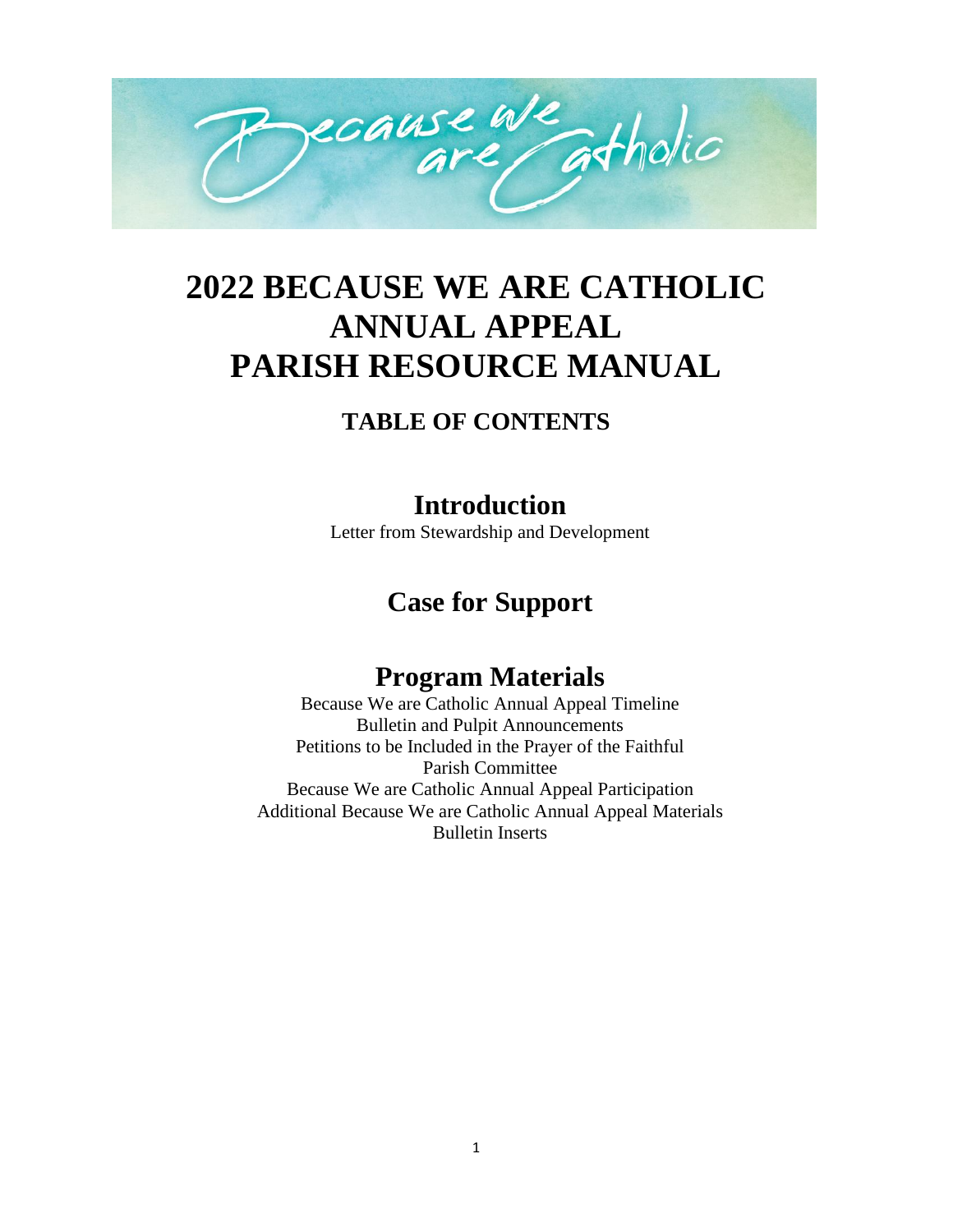

April 2022

Dear Pastor, Parish Staff, and Parish Because We are Catholic Annual Appeal Committee,

On behalf of the entire Diocesan family, thank you for your work on last year's *Because We are Catholic Annual Appeal*. With your support and leadership the Appeal raised over \$3.5 million which as been distributed to Catholic Charities, schools, parish communities and ministries within our five counties.

As you'll see, the 2022 *Because We are Catholic Annual Appeal* manual contains a recommended program schedule as well as a wide variety of support material for a successful Appeal in your parish. In addition, every member of the Office of Stewardship and Development is available to help so please feel free to call on us at any time.

Thank you for your leadership and support in helping to carry out this message to your parishioners. It is a blessing to be in this work together.

Yours in Christ,

Taul Acampora

Paul Acampora Michele Mullikin Stewardship and Development Annual Giving

Executive Director Director Director, Parish Stewardship &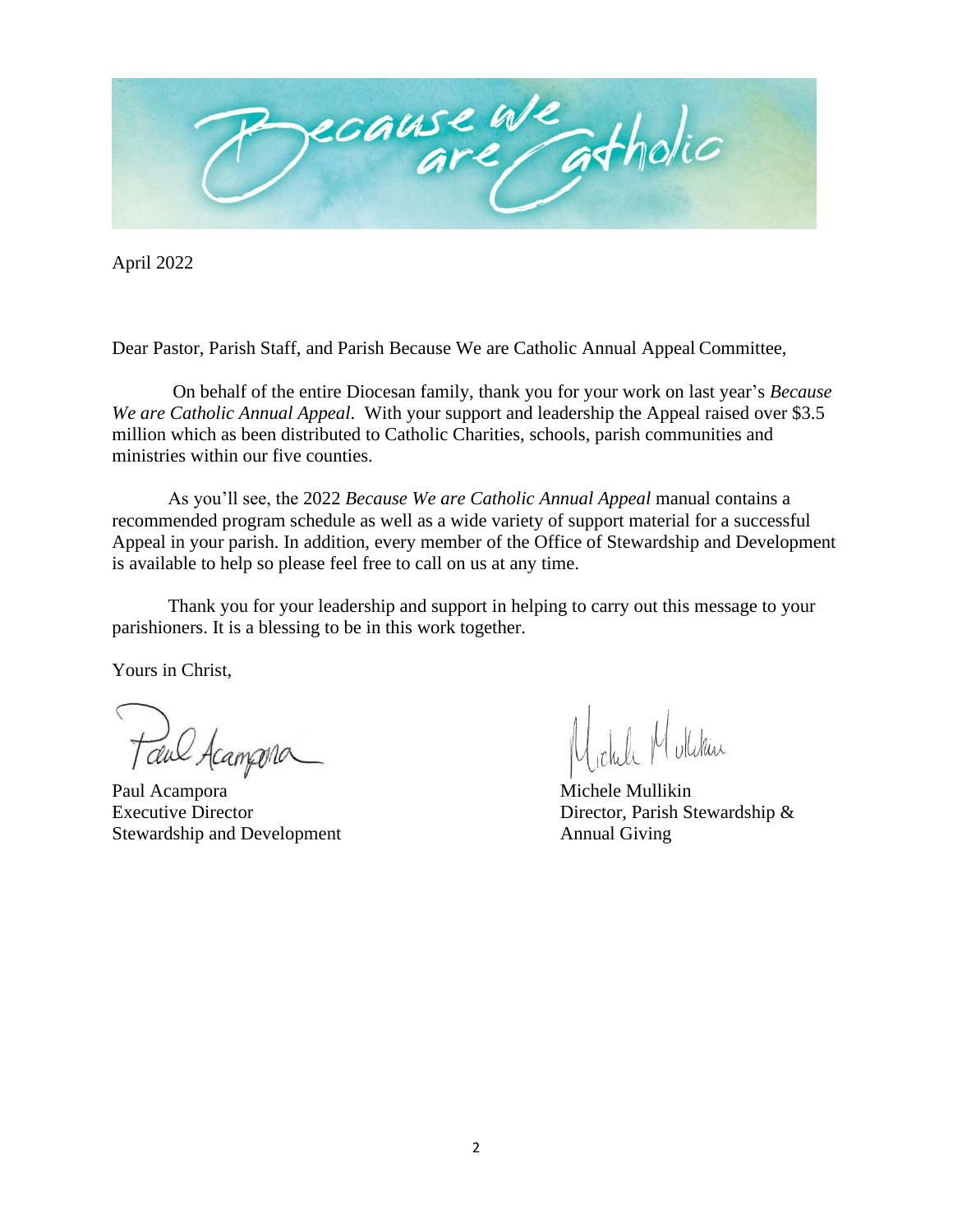# **ANNUAL APPEAL TIMELINE 2022**

### **April 2022**

- April 4 (week of) Deliver parish kits
- April 10 Palm Sunday
- April 14 Good Friday
- April 18 Easter
- April 23/24 Divine Mercy Weekend
- April 25 (week of) Phase 1 mail drop
- April 30/May 1 Because We are Catholic Annual Appeal kicks off in parishes
- April 30/May 1 Bulletin Inserts & Pulpit Announcements
- April 30 Bishop's Scholar Awards Bethlehem Catholic High School

### **May 2022**

- April 30/May 1 Bulletin Inserts & Pulpit Announcements
- May 7/8 Mother's Day Weekend
- May 14/15– Lay Witness Speaker Weekend
- May 21/22 Commitment Weekend
- May 21/22 Bulletin Inserts & Pulpit Announcements
- May 25 **DAILY MASS** St. Ann Church, Frackville 7:00 pm
- May 28/29 Bulletin Inserts & Pulpit Announcements
- May 30– Memorial Day

#### **June 2022**

- June 2 **DAILY MASS** SS. Simon & Jude, Bethlehem 8:00 am
- June  $4/5$  Bulletin Inserts & Pulpit Announcements
- June 11/12 Bulletin Inserts &Pulpit Announcements
- June 19 Father's Day
- June 20 **DAILY MASS** St. Peter the Fisherman, Lake Harmony 6:00 pm
- June 20 (week of) Phase 2 mail drop

#### **September 2022**

- ➢ September 12 (week of) Phase 3 mail drop
- ➢ September 15 –**DAILY MASS** St. Peter, Coplay 8:00 am

#### **October 2022**

- ➢ October 27 **DAILY MASS** St. Peter the Apostle, Reading 8:00 am
- ➢ October Council of Stewards (October TBD)

#### **November 2022**

- $\triangleright$  November 24 Thanksgiving
- ➢ November 25 Phase 4 mail drop

#### **December 2022**

➢ December 3 – Advent Brunch – Lehigh Country Club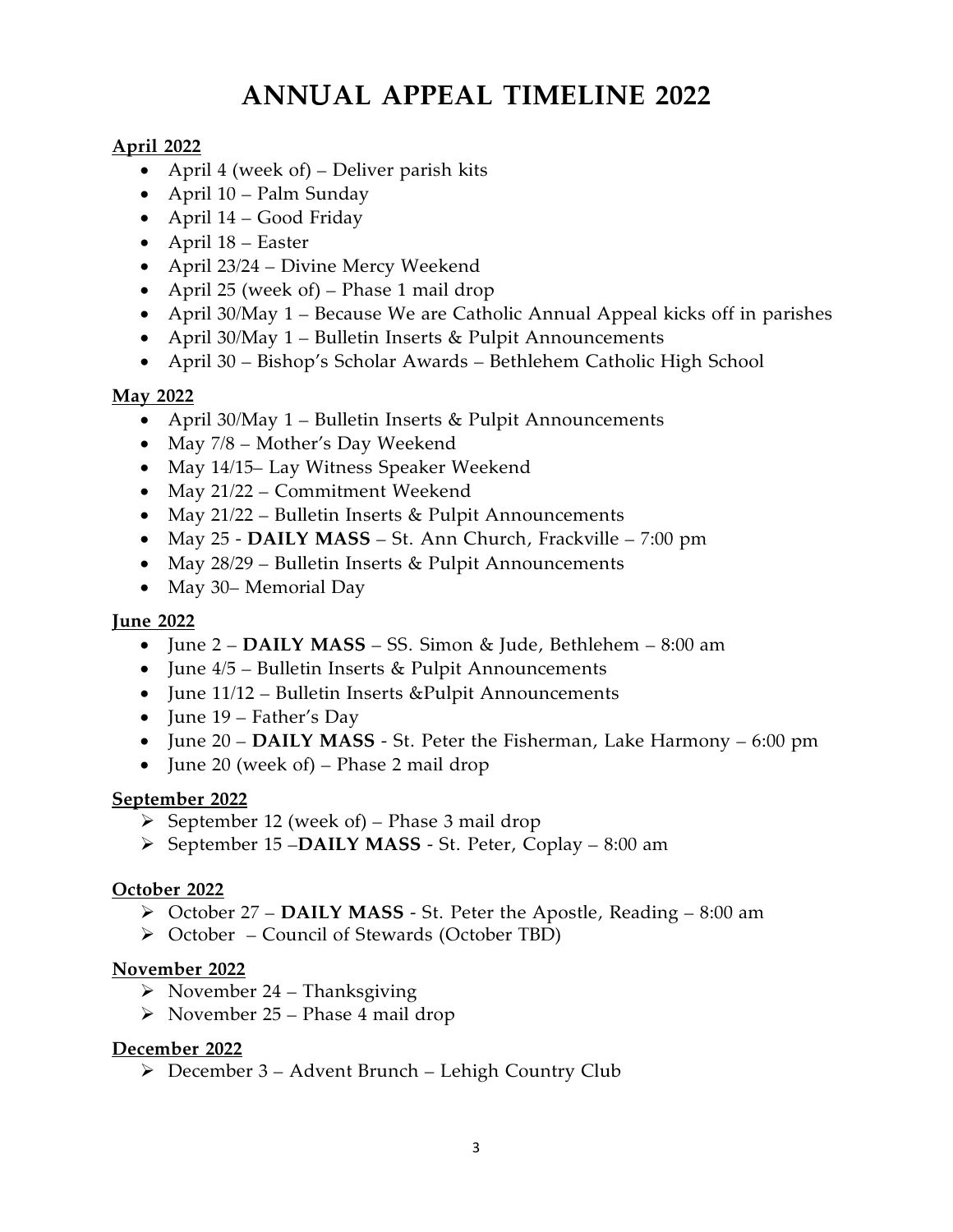## **BULLETIN AND PULPIT ANNOUNCEMENTS**

## **April 30 & May 1 Kickoff Weekend**

#### **FROM THE PASTOR'S DESK (Pastors: Please feel free to modify this note as you deem appropriate.)**

Dear Friends,

This weekend we kickoff the **2022** *Because We are Catholic Annual Appeal* in our parish and throughout our Diocese. We join our Catholic brothers and sisters throughout our Diocese to provide support for vital services like Catholic Charities, care for our retired and infirmed priests, education of Seminarians and Deacons, Catholic schools and support for our centers for special learning. Every year the Appeal challenges us to look outside our parish boundaries to support the universal ministries of our Church. I am so grateful for your continued generosity to this important Diocesan fundraising initiative and ask you to prayerfully consider joining me in making your gift to the Appeal and support these important ministries. Together we will make a difference in the lives of many people. Remember, every gift counts, no matter how big or small. To make your gift, please return the pledge form that you will receive in the mail or visit the Appeal's website at BecauseWeAreCatholic.org or call the Appeal Office at 800-831-4443.

With gratitude, <Pastor's Name>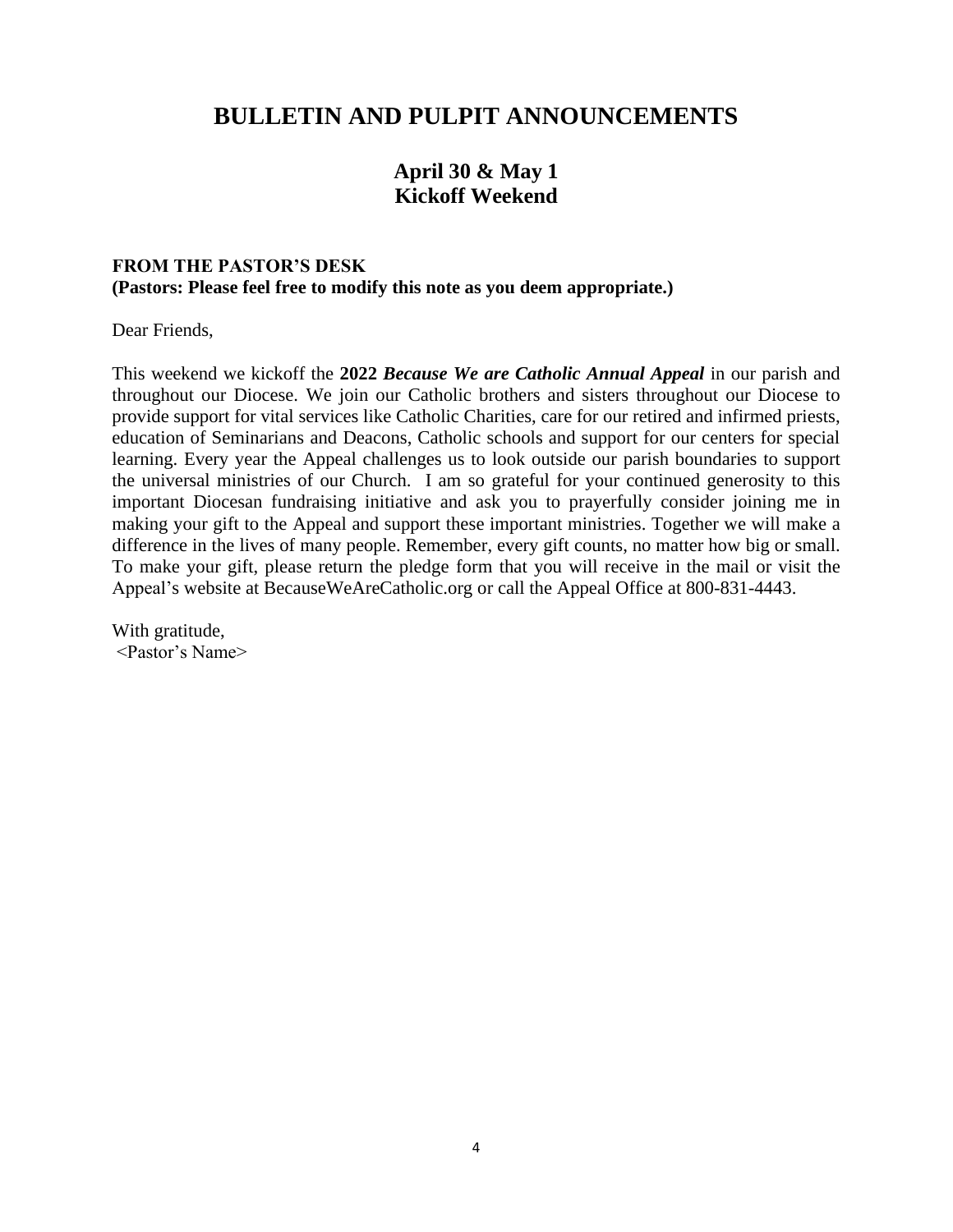## **May 7 & 8 Mother's Day Weekend**

#### **Bulletin Announcement**

#### **BECAUSE WE ARE CATHOLIC ANNUAL APPEAL**

On this Mother's Day weekend please remember those Mothers who give tirelessly of themselves, who are managing busy schedules, dealing with outside influences and may have fallen upon hard times and have come to our Diocese and the *Because We are Catholic Annual Appeal* for assistance. If you have any questions, please call the parish office or visit the Appeal website at [BecauseWeAreCatholic.org.](http://www.2015baa.org/)

#### **OR**

#### **BECAUSE WE ARE CATHOLIC ANNUAL APPEAL**

Many thanks to those who have made a pledge to the *Because We are Catholic Annual Appeal*. Making a six-month pledge to the Appeal allows you to maximize the amount that you may give by making monthly payments. For example, a \$120 gift to the Appeal may be set up with six \$20 installments. Remember, every gift counts, no matter how big or small. Your generosity funds the annual budget for important Diocesan ministries in our area. You can make your gift online at [BecauseWeAreCatholic.org.](http://www.2015baa.org/)

#### **Pulpit Announcement**

Many thanks to those who have made a commitment to the *Because We are Catholic Annual Appeal*. If you have not done so already, please bring your pledge form to Mass next weekend. We need the participation of all of our parish families to assist those in need. Remember every gift counts, no matter how big or small. Please see the bulletin for details.

## **May 14 & 15 Lay Witness Speaker Weekend**

#### **Bulletin Announcement**

#### **BECAUSE WE ARE CATHOLIC ANNUAL APPEAL**

Many thanks to those who have made a pledge to the *Because We are Catholic Annual Appeal*. Making a six-month pledge to the Appeal allows you to maximize the amount that you may give by making monthly payments. For example, a \$120 gift to the Appeal may be setup with six \$20 installments. Remember, every gift counts, no matter how big or small. Your generosity funds the annual budget for important Diocesan ministries in our area. You can make your gift online at [BecauseWeAreCatholic.org.](http://www.2015baa.org/)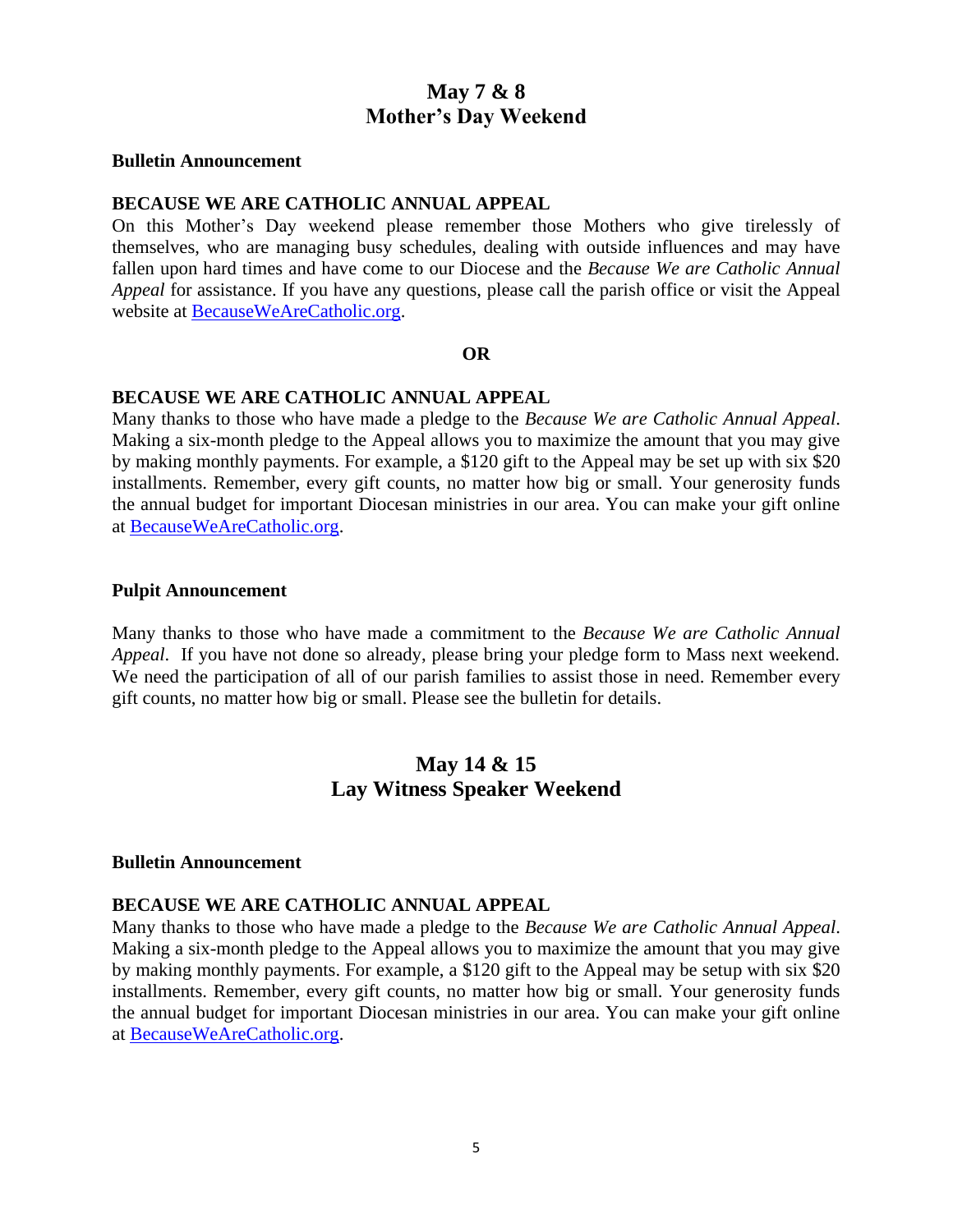#### **Pulpit Announcement**

Many thanks to those who have made a commitment to the *Because We are Catholic Annual Appeal*. If you have not done so already, please bring your pledge form to Mass next weekend. We need the participation of all of our parish families to assist those in need. Remember every gift counts, no matter how big or small. Please see the bulletin for details.

#### **May 15 & 16 COMMITMENT SUNDAY**

#### **FROM THE PASTOR'S DESK (Pastors: Please feel free to modify this note as you deem appropriate.)**

Dear Friends,

I want to thank you for your attention and interest as we have presented the 2022 *Because We are Catholic Annual Appeal* the past few weeks.

As your Pastor, I want you to know that I support this effort. Every year, the Appeal provides the means to continue the mission that Christ has entrusted to us: to serve, to educate, to care for the poor and marginalized and to be an inspiration of hope. The ministries, seminarians, retired priests, and programs that benefit from this effort allow us to fulfill our Diocesan Mission which is to be a Roman Catholic Family of Faith, centered in the Holy Eucharist, faithful to the Church's teaching, bringing the Light of Christ to each other, and to our community.

Please take a few minutes to prayerfully consider making your commitment today by completing a pledge envelope. For those of you who have already made a gift, I thank you for your generosity. In a few moments I will ask the ushers to pick up all envelopes and pledge cards.

With gratitude, <Pastor's Name>

#### **Bulletin Announcement**

#### **BECAUSE WE ARE CATHOLIC ANNUAL APPEAL**

We are grateful to all who pledged their support this weekend to the 2022 *Because We are Catholic Annual Appeal*. Your gift will allow our Diocese to meet the many and varied needs of people in our community. Remember, every gift counts, no matter how big or small. If you did not take the opportunity to make your gift, you may do so at any time over the next few weeks by placing your pledge form in the collection basket or visiting the Appeal website at [BecauseWeAreCatholic.org.](http://www.2015baa.org/) Thank you for your support!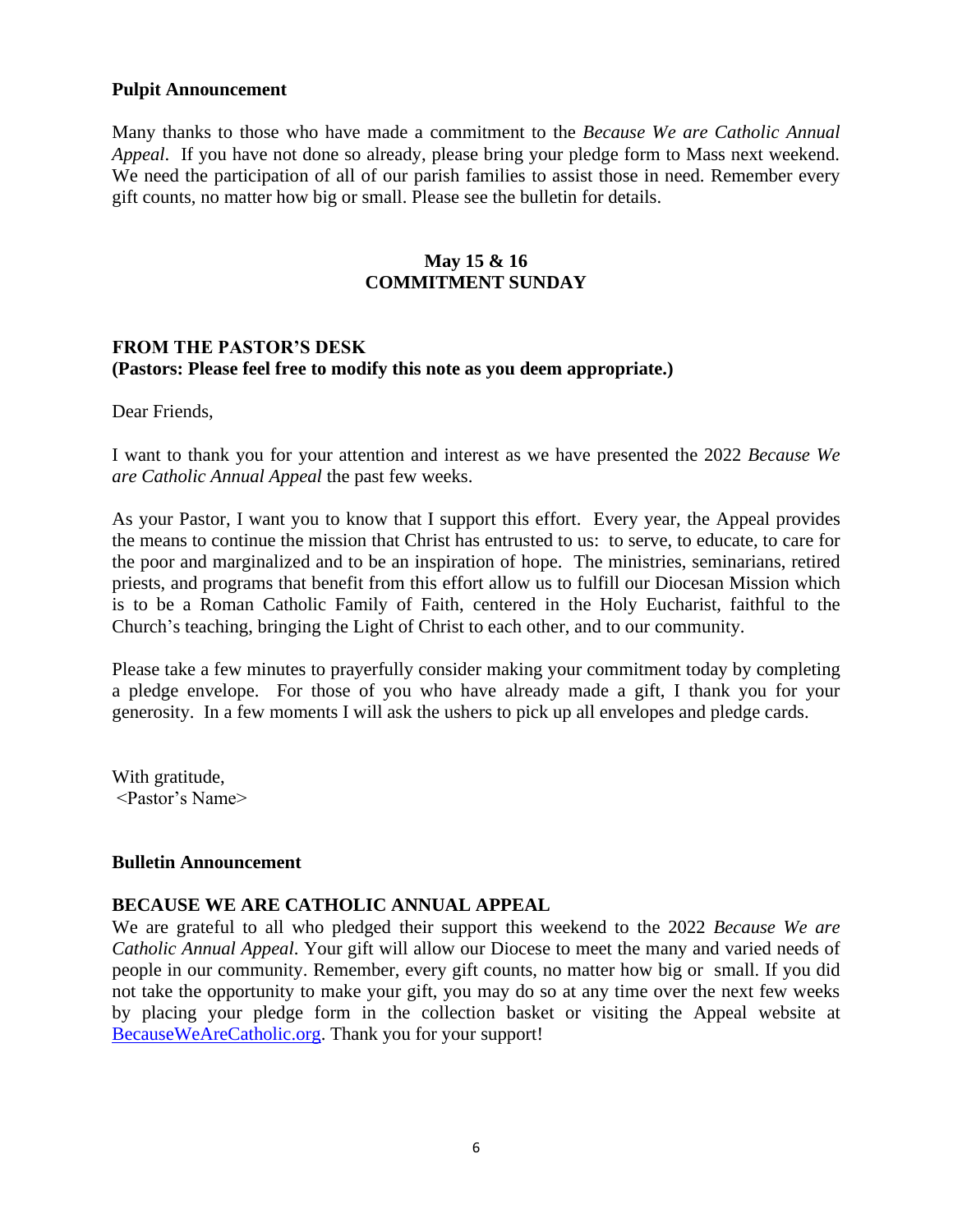## **May 21 & 22**

#### **Bulletin Announcement**

#### **BECAUSE WE ARE CATHOLIC ANNUAL APPEAL**

Many thanks to those who have made a pledge to the Because We are Catholic Annual Appeal. Making a six-month pledge to the Appeal allows you to maximize the amount that you may give by making monthly payments. For example, a \$120 gift to the Appeal may be setup with six \$20 installments. Remember, every gift counts, no matter how small. Your generosity funds the annual budget for important Diocesan ministries in our area. You can make your gift online at [BecauseWeAreCatholic.org.](http://www.2015baa.org/)

#### **Pulpit Announcement**

We are very grateful to our parishioners who have already answered the call by making a pledge of support. If you have not taken the opportunity to make a gift, you may drop off your pledge form at the parish office or place it in the collection basket anytime this month.

#### **May 28, 29 & 30 Memorial Day Weekend**

#### **Bulletin Announcements**

As of today, (parish name) parishioners have contributed \$  $\qquad$  to the 2022 Because We are Catholic Annual Appeal. This represents \_\_\_\_\_\_% of our total number of registered families. With 100% participation, we can make a major impact on the lives of friends, families, and neighbors in need. If you have not made your pledge of support, you may return your pledge form to the parish office or make your gift online. Remember, every gift counts, no gift is too small. Every dollar helps those in need. If you have any questions or would like to make a gift, please call the parish office or visit the Appeal website at [BecauseWeAreCatholic.org.](http://www.2015baa.org/)

#### **June**

#### **Bulletin Announcements**

As of today, \_\_\_\_\_\_\_ (parish name) parishioners have contributed \$ \_\_\_\_\_\_\_ to the 2022 Because We are Catholic Annual Appeal. This represents \_\_\_\_\_\_% of our total number of registered families. With 100% participation, we can make a major impact on the lives of friends, families, and neighbors in need. If you have not made your pledge of support, you may return your pledge form to the parish office or make your gift online. Remember, every gift counts, no gift is too small. Every dollar helps those in need. If you have any questions or would like to make a gift, please call the parish office or visit the Appeal website at [BecauseWeAreCatholic.org.](http://www.2015baa.org/)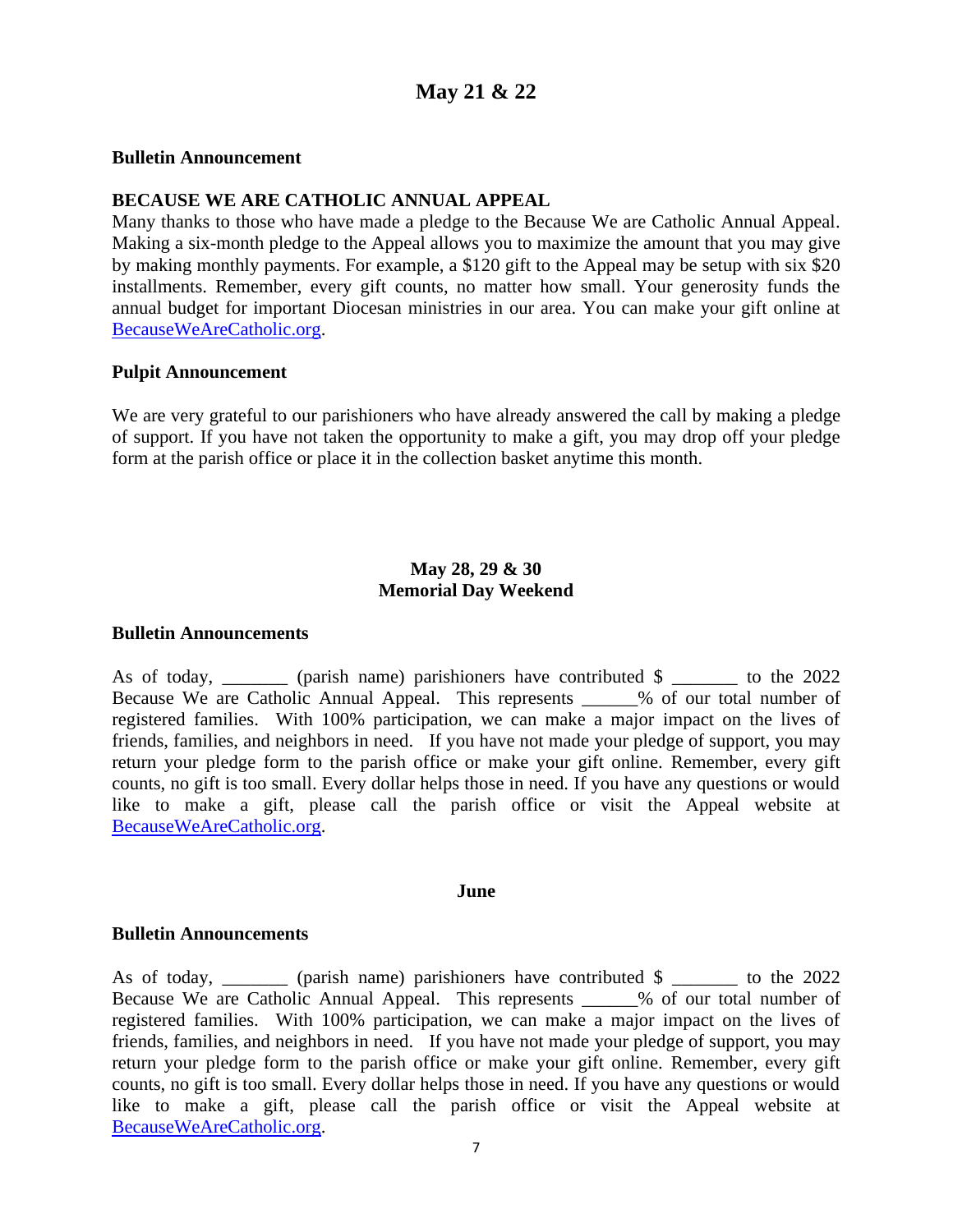# **SUGGESTED PETITIONS TO BE INCLUDED IN THE PRAYER OF THE FAITHFUL**

#### *Weekend of April 30 & May 1, 2022 (Kick Off Weekend)*

That we are called to support the ministries of our church through the Because We are *Catholic Annual Appeal, that through our participation we continue to be channels of the living and loving presence of Christ, we pray to the Lord…*

#### *Weekend of May 7 & 8 (Mother's Day Weekend)*

That we may see the Because We are Catholic Annual Appeal as an opportunity to extend *our love and service beyond the boundaries of our parish, we pray to the Lord…*

#### *Weekend of May 14 & 15 (Lay Witness Weekend)*

That we understand that we touch many lives through the Because We are Catholic Annual *Appeal, and that the people whose lives we touch may know Christ's love, we pray to the Lord…*

#### *Weekend of May 21 & 22 (Commitment Weekend)*

That the gifts we offer through the Because We are Catholic Annual Appeal will truly *reflect our love and thanksgiving for the many blessings that God has entrusted to us, we pray to the Lord…*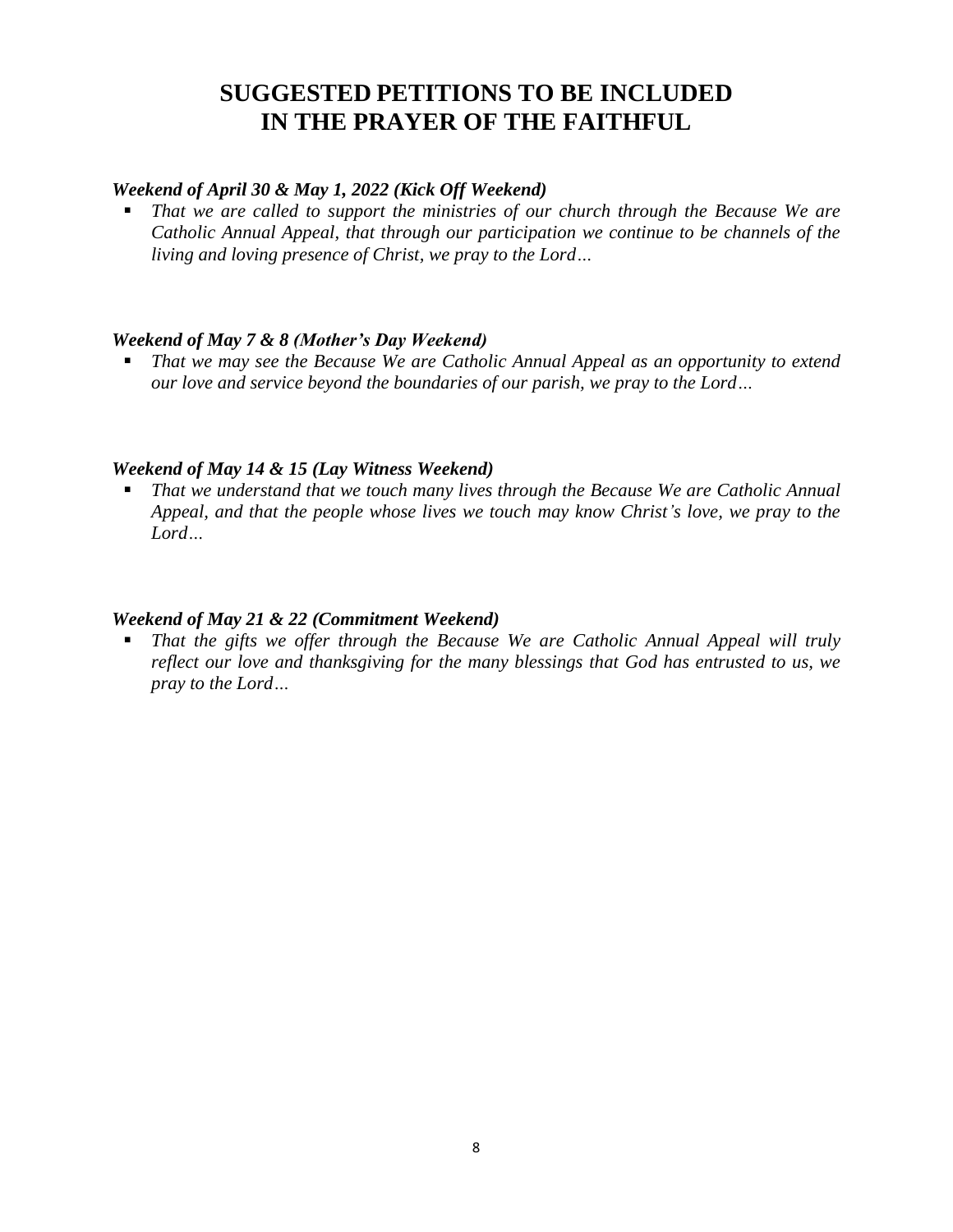# **PARISH COMMITTEE**

## **Summary**

A local, parish-based committee of volunteers for the Because We are Catholic Annual Appeal, consisting of 3-5 individuals, can assume some of the Appeal tasks from the pastor and parish staff. Parishes with Because We are Catholic Annual Appeal committees generally have a more successful and enjoyable experience. Specific responsibilities for committee members include:

- **Make your gift** to the 2022 Because We are Catholic Annual Appeal.
- **Pulpit Announcements & Bulletin Inserts:** The committee will be responsible for making certain bulletin inserts and pulpit announcements are available.
- **Commitment Sunday:** The committee will be responsible for making certain that the Appeal materials are available and that the pledge cards are collected at Mass.
- **Be available as a resource** by phone or email to your pastor for assistance or consultation.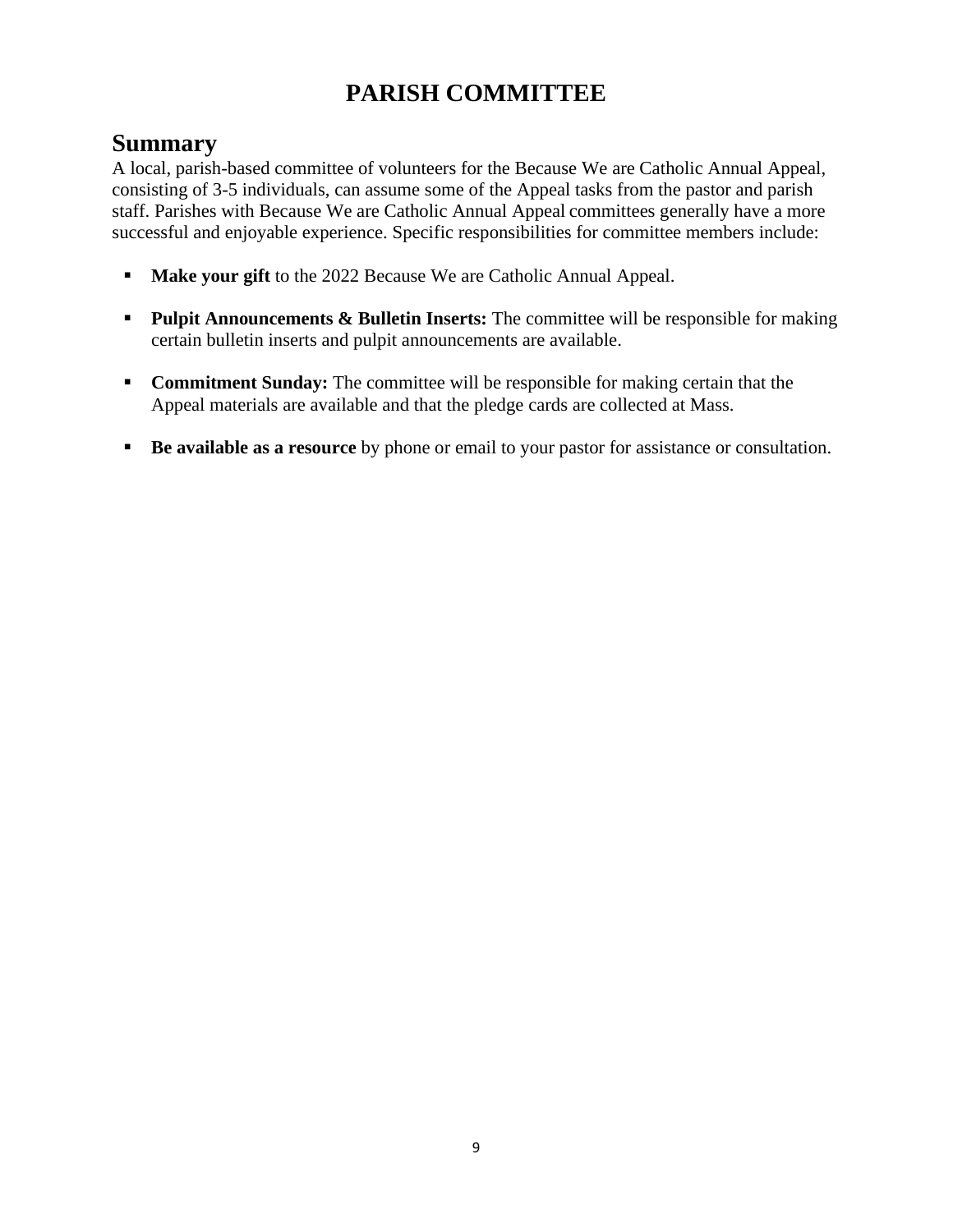## **BECAUSE WE ARE CATHOLIC ANNUAL APPEAL PARTICIPATION**

**Participation is KEY!** Once again, we are focusing on participation in the Because We are Catholic Annual Appeal.

- $\triangleright$  The best results occur when the pastor/priest completes a pledge card with the parishioners. Verbally ask them to prayerfully make a gift. Invite parishioners to complete the "in-pew" card. It is also beneficial to have a special collection of the cards or have the parishioners come forward and place cards in the basket at the altar.
- ➢ Encourage pledging instead of one-time gifts. Remind people they may make a pledge and pay it over a period of time.
- ➢ Assure people that every gift is important and every gift helps. Those who are not in a position to make a gift are asked to fill out the commitment card and indicate "prayers only." This will save on additional mailing expenses.
- $\triangleright$  For commitment weekend and the weeks to follow, it is very important to have extra "inpew" commitment cards, writing instrument (if possible) readily available and easily accessible to parishioners.